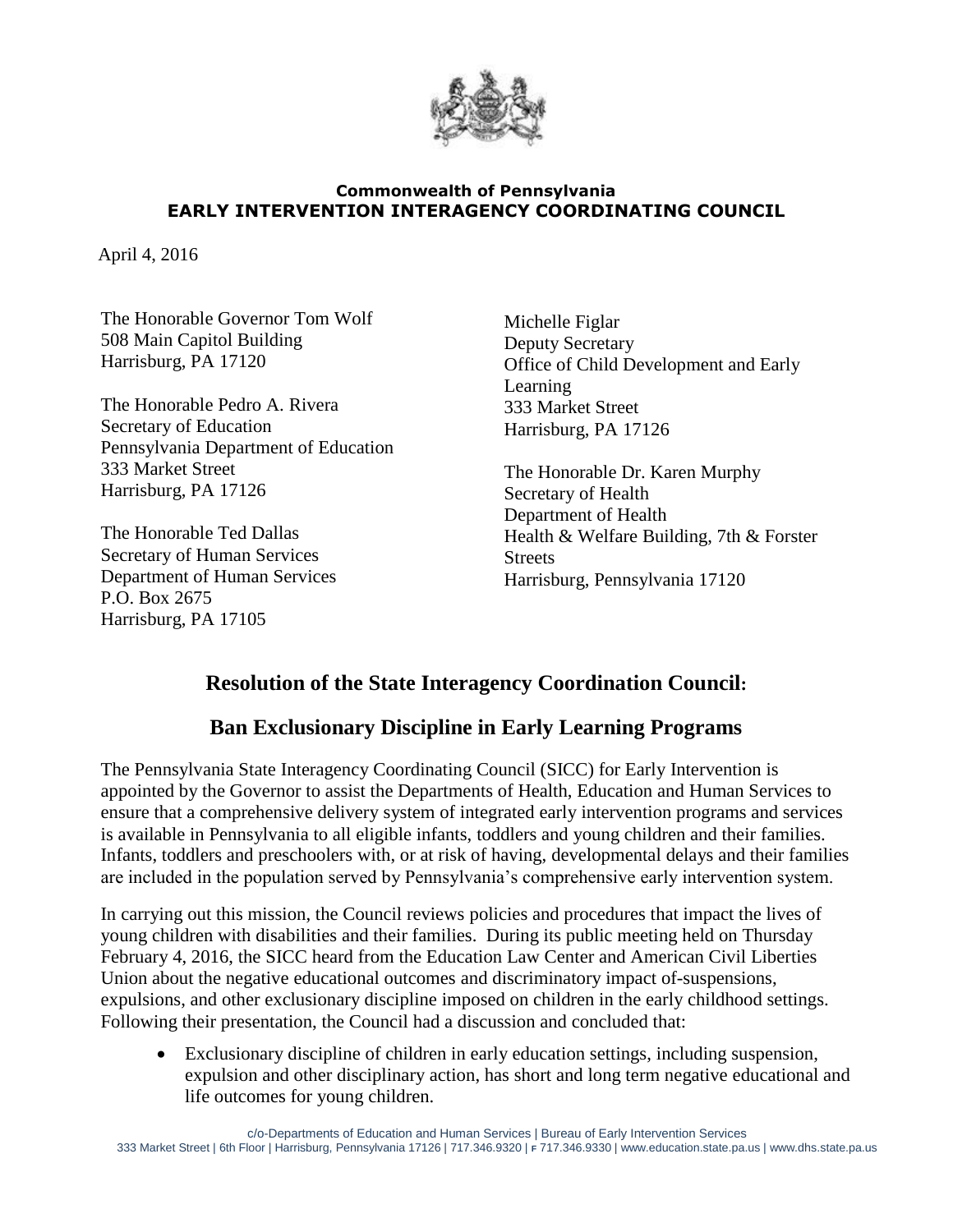State Interagency Coordinating Council Resolution to Ban Early Childhood Exclusionary Discipline April 4, 2016

- In the short term, the consequences include the denial of early learning at critical developmental stages, the development of negative teacher and peer relationships, and delays in the proper identification and provision of Early Intervention and other services to children with disabilities or children with social or behavioral health needs.
- In the long term, young children excluded from early educational programs are more likely to be disciplined in the higher grades, more likely to be incarcerated later in life, more likely to become truant, more likely to drop out of school, more likely to develop substance abuse issues, and less likely to graduate from high school.
- Certain groups of young children are disproportionately likely to be suspended or expelled from early childhood programs *for the same or similar behaviors*. Black children represent 18% of preschool enrollment, but make up almost half (48%) of children suspended more than once. Boys make up half of preschoolers, but receive more than three out of four out-of-school suspensions. 1
- Early childhood programs are using exclusionary practices as leverage to address issues regarding parent engagement. This is not an evidence-based best practice for increasing parental involvement, nor has it been shown to be an effective strategy. In fact, excluding and dismissing young children from early learning settings places an undue burden on parents and families that depend on this resource to enable them to work and/or pursue their own education.
- Early learning professionals lack the interagency supports, funding and professional development they need to respond to the behavior of young children in ways that are developmentally appropriate, culturally competent, gender responsive and trauma informed.

Given the serious short and long term consequences exclusionary discipline has on our youngest learners, particularly children of color and those who are receiving or are eligible to receive early intervention services, and the lack of interagency resources and professional development within early learning programs, the SICC hereby resolves the following:

(1) The Council urges the Office of Child Development and Early Learning (OCDEL) to **generate an overarching statewide policy across all OCDEL early learning programs that bans the use of exclusionary discipline**, including suspensions and expulsions, in early childhood settings for children birth through five. Notwithstanding the fact that young elementary school age children are beyond the scope of OCDEL, the Council also supports legislative and Department of Education efforts to extend the ban on exclusionary discipline to include all public school programs for children in kindergarten through third grade.

(2) The Council urges OCDEL to **generate a policy and practice to collect, report and monitor accurate data on exclusionary practices** in all OCDEL early learning programs. Such

 $\overline{a}$ 

<sup>&</sup>lt;sup>1</sup> "Policy Statement on Expulsion and Suspensions Policies in Early Childhood Settings." U.S. Department of Health and U.S. Human Services and Department of Education (December 2014). Available at <https://www2.ed.gov/policy/gen/guid/school-discipline/policy-statement-ece-expulsions-suspensions.pdf>

c/o-Departments of Education and Human Services | Bureau of Early Intervention Services 333 Market Street | 6th Floor | Harrisburg, Pennsylvania 17126 | 717.346.9320 | **F** 717.346.9330 | www.education.state.pa.us | www.dhs.state.pa.us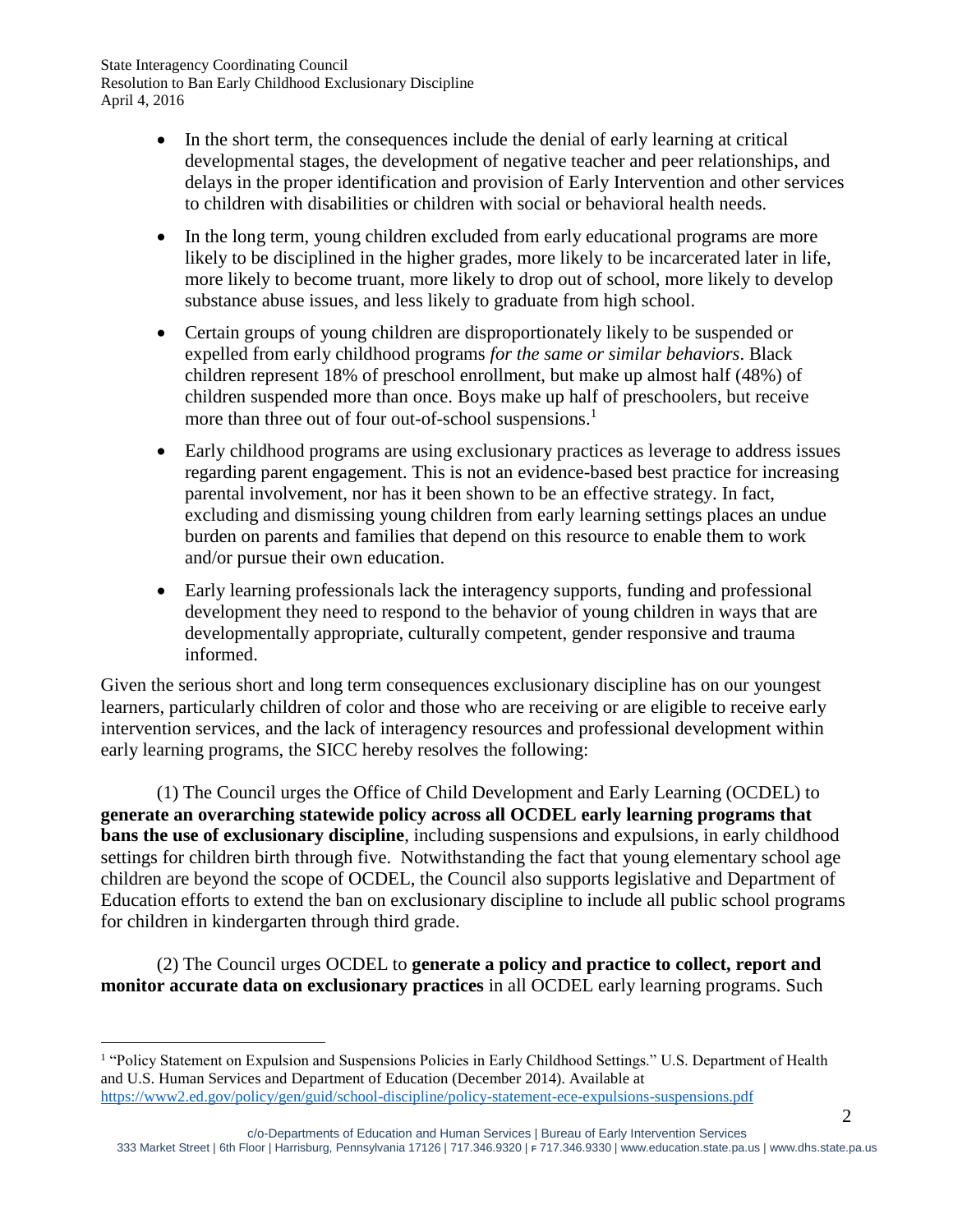State Interagency Coordinating Council Resolution to Ban Early Childhood Exclusionary Discipline April 4, 2016

policies should require that the data be disaggregated and cross tabulated by race, gender, disability, and status as an English Language Learner.

(3) The Council further urges OCDEL to **generate a policy that develops and enforces practices that provide interagency supports and appropriate professional development for early childhood educators** and providers. These policies and practices should promote developmentally appropriate, culturally competent, gender responsive, trauma informed responses to early childhood behaviors.

(4) The Council further recommends that OCDEL **integrate these policies and practices across OCDEL's other programs and initiatives**, including the existing supports and professional development provided by OCDEL through Early Intervention Technical Assistance and the PA Key/Regional Keys programs. Such policies and practices will ensure that young children are not excluded from learning environments and that professionals are properly trained and supported.

The Council also urges OCDEL to seek guidance from states and districts that have already successfully adopted and implemented policies restricting the use of exclusionary discipline in preschool, kindergarten and in some cases, through elementary school. *See* [Connecticut, Public Act](https://www.cga.ct.gov/2015/act/pa/pdf/2015PA-00096-R00SB-01053-PA.pdf)  [No. 15-96;](https://www.cga.ct.gov/2015/act/pa/pdf/2015PA-00096-R00SB-01053-PA.pdf) [District of Columbia, Act 21-50;](https://trackbill.com/s3/bills/DC/21/B/1/texts/signedact.pdf) [Oregon, S.B. 553;](https://olis.leg.state.or.us/liz/2015R1/Downloads/MeasureDocument/SB553/Enrolled) *see also* [Minneapolis, pre-school](http://www.mpls.k12.mn.us/uploads/faq_moratorium_9-5-14_web.pdf)  [through 1](http://www.mpls.k12.mn.us/uploads/faq_moratorium_9-5-14_web.pdf)<sup>st</sup> grade; [Seattle, K-5;](http://www.seattleschools.org/UserFiles/Servers/Server_543/File/District/Departments/School%20Board/15-16agendas/092315agenda/20150923_SuspensionResolution.pdf) [Chicago, pre-k through 2](http://policy.cps.edu/download.aspx?ID=263)<sup>nd</sup>; [Baltimore, pre-k and kindergarten;](http://csgjusticecenter.org/youth/media-clips/city-seeks-to-curb-pre-k-and-kindergarten-suspensions/) and [Houston, pre-k](http://www.houstonchronicle.com/news/article/HISD-board-approves-wide-ranging-changes-6760464.php) through 2<sup>nd</sup> grade. Several other state legislatures are currently considering similar legislation. *See* [Georgia, H.B. 135;](http://www.legis.ga.gov/Legislation/en-US/display/20152016/HB/135) [New York, A. 8396.](http://www.aqeny.org/2015/10/press-release-former-chief-justice-judith-kaye-assembly-education-chairwoman-catherine-nolan-join-coalition-seeking-legislation-for-comprehensive-reform-of-school-discipline/) There are also resources and lessons from our federal partners at the [U.S. Department of Health and Human Services and the U.S. Department](https://www2.ed.gov/policy/gen/guid/school-discipline/policy-statement-ece-expulsions-suspensions.pdf)  [of Education.](https://www2.ed.gov/policy/gen/guid/school-discipline/policy-statement-ece-expulsions-suspensions.pdf)

As Pennsylvania strives to move towards universal preschool for all children and to support positive developmental and educational outcomes for our youngest learners in inclusive, high-quality early learning environments it is critical that we halt the use of discriminatory and harmful exclusionary discipline practices.

Thus, the Council further recommends that State legislators **explore obtaining a Governor's Executive Order or legislation that would further prohibit the use of exclusionary discipline in OCDEL early childhood learning programs and extend that prohibition to elementary schools through grade three**

Thank you for your time and consideration. We look forward to continuing to collaborate with you on these efforts to ensure that our all of Pennsylvania's early learners have access to a quality early education.

Sincerely,

Kurt Kondrich, Chair State Interagency Coordinating Council